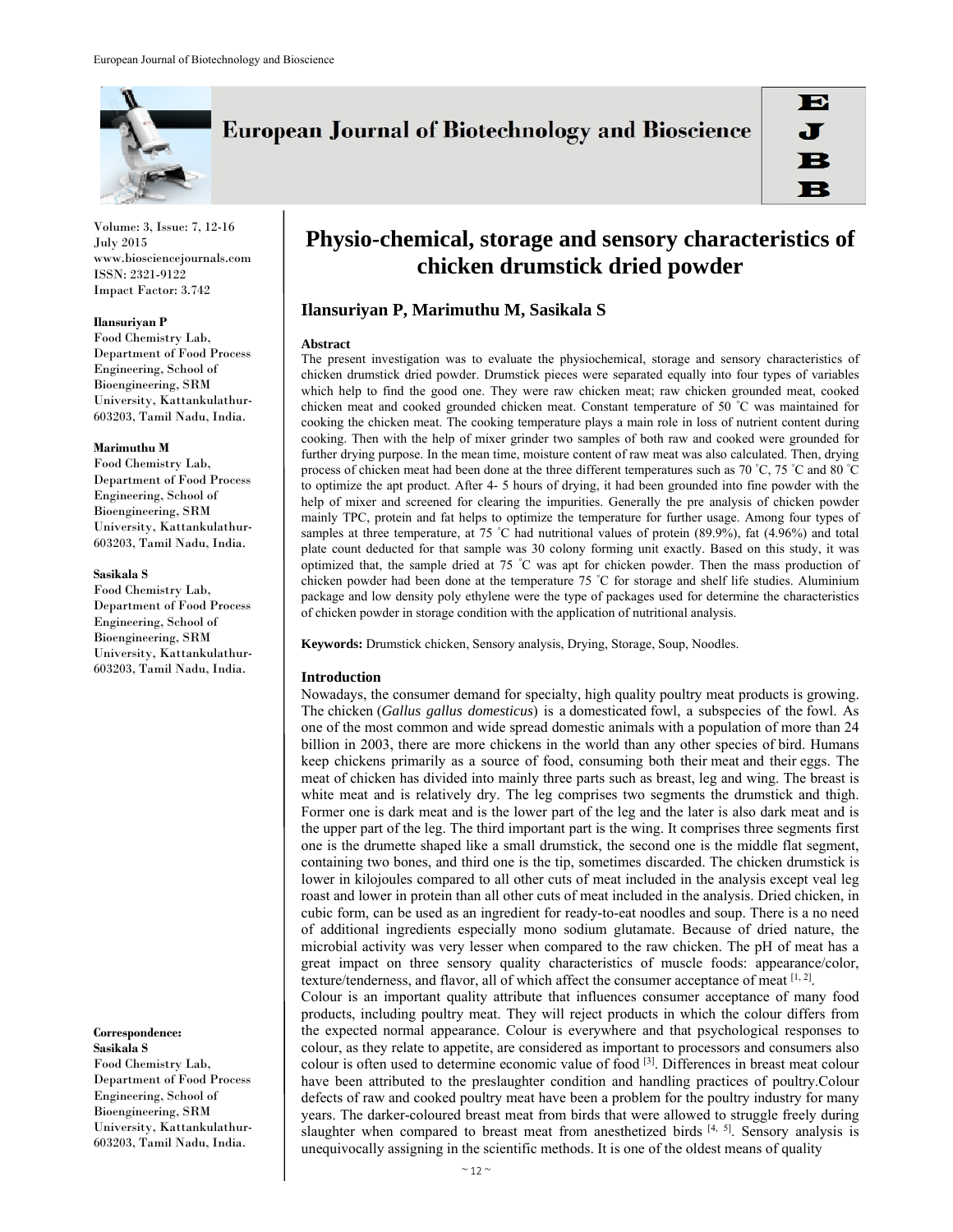control, but in principle is an essential part of the compulsory test of food quality, while also checking the deeper study of the interdependence between physiological and psychological phenomena in the very process of perception of sensory qualities. Sensory analysis has to allowing manufacturers to identify, understand and respond to consumer preferences more effectively  $[6, 10]$  and in addition the identification of sensory characteristics and consumer preferences, helping manufacturers to increase competition in the market for other producers [11, 15].

Chicken soup is a soup made from chicken, simmered with various other ingredients. The classic chicken soup consists of a clear broth, often with pieces of chicken. Chicken soup is prepared using old hens too tough and stringy to be roasted or cooked for a short time. In modern times, these fowl are difficult to come by, and broiler chickens (young chickens suitable for broiling or roasting) are often used to make soup; soup hens or fowl are to be preferred when available. A study determined that prolonged cooking of a bone in soup increases the calcium content of the soup when cooked at an acidic, but not at a neutral pH. Chicken soup has long been touted as a form of folk medicine to treat symptoms of the common cold and related conditions. The work has briefly depicted as chicken drumstick pieces were separated and collected from boneless chicken meat. Because it has moderate content of both protein and fat when compare to other parts such as breast and wings. So it doesn't have adverse effect of high fat. Mainly chicken drumstick powder has been used for soups and noodles preparation. Thus, in this context the current study aims at the physiochemical, storage and sensory characteristics of chicken drumstick dried powder.

## **2. Materials and methods**

# **2.1. Selection of chicken drumstick pieces**

Chicken pieces were purchased from local meat shop. Colour of the chicken pieces was considered as one of the important quality parameter in the production of chicken powder. It was fully washed with fresh water and skin were removed, bones and unnecessary parts. Chicken drumstick pieces were separated and collected from boneless chicken meat. Because it has moderate content of both protein and fat when compare to other parts such as breast and wings. So it doesn't have adverse effect of high fat. Generally meat was again kept in deep freezer at the temperature 0 °C till usage.

## **2.2. Equipment used**

Tray drier, Hot air oven (The ILE Co.), Weighing balance, Hunter colour meter (Hunter associates laboratory Inc.), pH potentiometer(Eutech Instruments, India), Kjeldahl digestion flask (Labconco), Desiccator, Gas stove and Centrifuge (Remi centrifuge), Blue Star Chest freezer, Model CHF 200 B, India.

#### **2.3. Production of Chicken powder**

The production of dried chicken powder involved certain steps which has been mentioned here as shown in Fig.1 Raw material (chicken meat)

## ↓ Chopping

↓ Cooking (50 °c for 20 minutes) ↓ Drying

↓ Grinding ↓ Sieving ↓ Meat powder

**Fig 1:** Flow chart for the production of Chicken drumstick powder production

# **2.4. Chopping of chicken drumstick meat**

Chopping of chicken drumstick pieces was easy due to its condition of being soft. This condition was obtained due to keeping it in room temperature for few minutes. It was chopped with a sharp kitchen knife of 2.5 to 5 mm size. Marble slab was used for chopping surface which was well cleaned prior to chopping. Then after this process, two of the samples were gone into grinding process.

## **2.5. Cooking of chicken drumstick meat**

Chopped chicken meat was cooked in warm water at temperature of 50 °C. Cooking was done to eliminate any kind of enzymatic activity and reduce any microbial count. It was done in heating mantle using a beaker. Equal amount of water and chicken drumstick pieces were taken. For cooking the meat at 50 °C, the water alone is taken and allowed to reach the temperature around 55  $\degree$ C, so that when meat is put inside the beaker there will be a drop in temperature. To avoid this, and to maintain the temperature it is been done. A stopwatch is been used for noticing time. Then after cooking period, the water was separated from meat solids and allowed to attain room temperature. It was continued for grinded chicken drumstick pieces also. In another process, raw chicken pieces as both grinded and as such pieces were get ready for further drying process.

### **2.6. Drying of chicken drumstick meat**

Cooked meat and raw meat in the state of both as such and grinded were weighed again and kept in a plate in well spread manner. Weigh of the plate and meat was again taken and noted down. Tray drier (Plate no 3.1) was switched on and sufficient time given to raise the temperature to the required level (70 °C, 75 °C and 80 °C). Weighted meat was kept in tray drier at three different temperatures 70 °C, 75 °C, 80 °C. The weight of the plate with meat was note down for every 30 mins. The weight was noted down and the weight loss was calculated. The drying process was stopped once the weight was found to be constant for 2 consecutive readings that is more or less 5% moisture. Then with the reference of nutritional analysis the chicken drumstick meat in the state of cooked grinded was optimized product. It has again dried at the temperature of 75 °C in the tray drier. Likewise, the proximate analysis the weight was noted down for the optimized product.

#### **2.7. Grinding of dried chicken drumstick meat**

Dried meat was ground in a kitchen grinder. Care was taken to grind till fine powder was obtained. Powders were obtained and kept separately in poly packs.

## **2.8. Sieving of chicken drumstick powder**

Ground meat powder was sieved using sieve available in department laboratory. Sieving was done to remove any coarse material if available in powder. Four different samples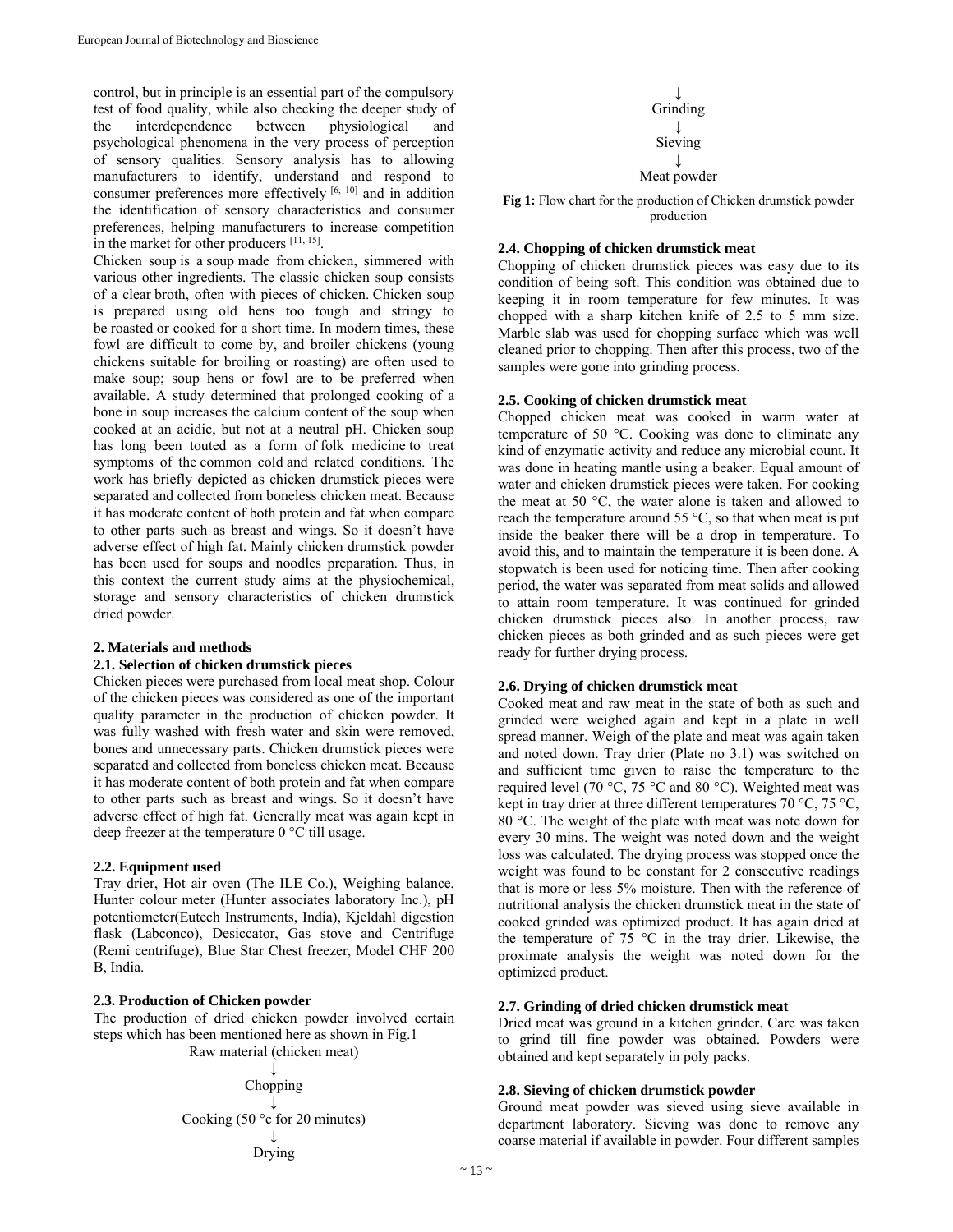such as raw as such, raw grounded chicken as such and chicken grounded were sieved separately and kept in different packs.

#### **2.9. Physiochemical analysis**

The moisture, ash, total protein, fat, carbohydrates and fiber were determined by official method [16]. pH was determined by using pH potentiometer.

# 2**.10. Microbial Analysis**

Microbial analysis by using standard total plate count method [17].

# **2.11. Colour measurement**

The colour value  $(L^*, a^*, b^*)$  was measured using hunter lab colorimeter with colour measuring attachment (colour quest XE, Hunter lab colorimeter, Software - QC). This axis – "b" to  $+$  "b" represents from blue to yellow and luminance is vertical axis from black  $(L=0)$  to white  $(L = 100)$ . The instrument was standardized each time with white and black ceramic tiles. The experiment was repeated and the mean "L","a","b" values were recorded.

## **2.12. Sensory evaluation**

For the purpose of sensory analyses of chicken drumstick powder, it has been applied to the two different related products, such as noodles and soup. 9-Point Hedonic scale was mainly used for sensory evaluation process. In sensory analysis of powder using noodles, one sample was incorporated by chicken pieces, it was considered as control and another one was incorporated by chicken drumstick powder and it was considered as unknown sample. Similarly, it was continued for the soup preparation, and the same hedonic scale was helped to done the sensory analysis of chicken drumstick powder.

### **2.13. Storage studies**

Storage studies helps to find the shelf life of the product. Here two types of packages were used such as low density poly ethylene and aluminium package. It has various characteristics which shown the nature of the powder distinctly after the storage period. The nutritional analysis played a main role during storage studies to find the type packaging is highly efficient.

## **3. Result and discussion**

# **3.1. Proximate and microbial analysis of dried chicken drumstick powder**

The proximate analysis of chicken drumstick powder gives the idea about the nature and amount of the nutritients present in the sample It was taken in the all three samples dried at the three different temperatures such as 70, 75, 80ºC. The general nutrition ingredients such as protein, fat and microbial analysis total plate count helped to found the sample which has been used for mass production. Mostly microbial count presented in the ratio of 10 colony forming unit (cfu) to 70 colony forming unit (cfu). RG has more protein content of 89.85% and the fat content in CG was 3.96%. It is because of lesser temperature (Table 1). Chicken powder dried at the temperature of 75ºC, the values of the protein, fat and the microbial analysis such as total palate count and E.coli were found out. Here, total plate count found the colony forming unit was found between 30 cfu to 80 cfu. The fat content also found higher in the cooked

grounded sample (4.46%) when compare to the other samples and the protein content also high (89.96%) But overall the cooked grounded product has been depicted as finalized optimized product. In 80 ºC total plate count found the colony forming unit exceeds the limit of 300 cfu. CG has higher amount of protein of 90.25% and low fat content of 2.26 because of extreme high temperature.

**Table 1:** Proximate and microbial analysis of chicken powder at different temperature

| <b>Type</b> | Temperature $(^{\circ}$ C) | <b>Nutritional</b><br><b>Parameters</b> |      | <b>Microbial</b><br><b>Activity</b> |  |
|-------------|----------------------------|-----------------------------------------|------|-------------------------------------|--|
|             |                            | <b>Protein</b>                          | Fat  | TPC (cfu)                           |  |
|             | 70                         | 86.58                                   | 3.01 | 70                                  |  |
| RA          | 75                         | 84.58                                   | 3.96 | 80                                  |  |
|             | 80                         | 85.91                                   | 2.87 | 450                                 |  |
|             | 70                         | 89.85                                   | 3.11 | 40                                  |  |
| RG          | 75                         | 88.36                                   | 3.17 | 50                                  |  |
|             | 80                         | 89.86                                   | 2.69 | 240                                 |  |
|             | 70                         | 84.66                                   | 3.76 | 50                                  |  |
| CA          | 75                         | 85.36                                   | 4.06 | 60                                  |  |
|             | 80                         | 83.17                                   | 2.76 | 480                                 |  |
|             | 70                         | 87.16                                   | 3.96 | 10                                  |  |
| CG          | 75                         | 89.96                                   | 4.46 | 30                                  |  |
|             | 80                         | 90.25                                   | 2.28 | 520                                 |  |

**3.2. Effect of color changes of chicken drumstick powder**  CG value has higher than other samples as 81.62 it denoted darkness because of both cooking and drying (Table 2). It's a\* value was 2.21(Figure 1). It denoted that CG sample was far away from bluish green color. This analysis gives the chicken drumstick CG powder is an optimized product. The pH of the CG is 6.93 (Figure 2). There are only slight differences among the all chicken drumstick samples. Lesser pH value was come for RA. This analysis stated that CG was



**Fig 1:** Color differences of chicken drumstick powder

**Table 2:** Colour measurement and pH of chicken drumstick powder

| <b>Type</b> | L*    | $A^*$ | h*    | $dE^*$ | рH   |
|-------------|-------|-------|-------|--------|------|
| RA          | 78.49 | 4.63  | 22.50 | 26.60  | 5.91 |
| RG          | 79.37 | 4.56  | 22.41 | 26.00  | 5.93 |
| <b>CA</b>   | 77.11 | 3.28  | 20.21 | 25.46  | 6.81 |
| CG          | 81.62 | 2.21  | 17.98 | 20.76  | 6.93 |

 $L^*$  = lightness to darkness (0 to 100)

an optimized product.

 $a^*$  = red to green (+100 to -100)

 $b^*$  = yellow to blue (+100 to -100)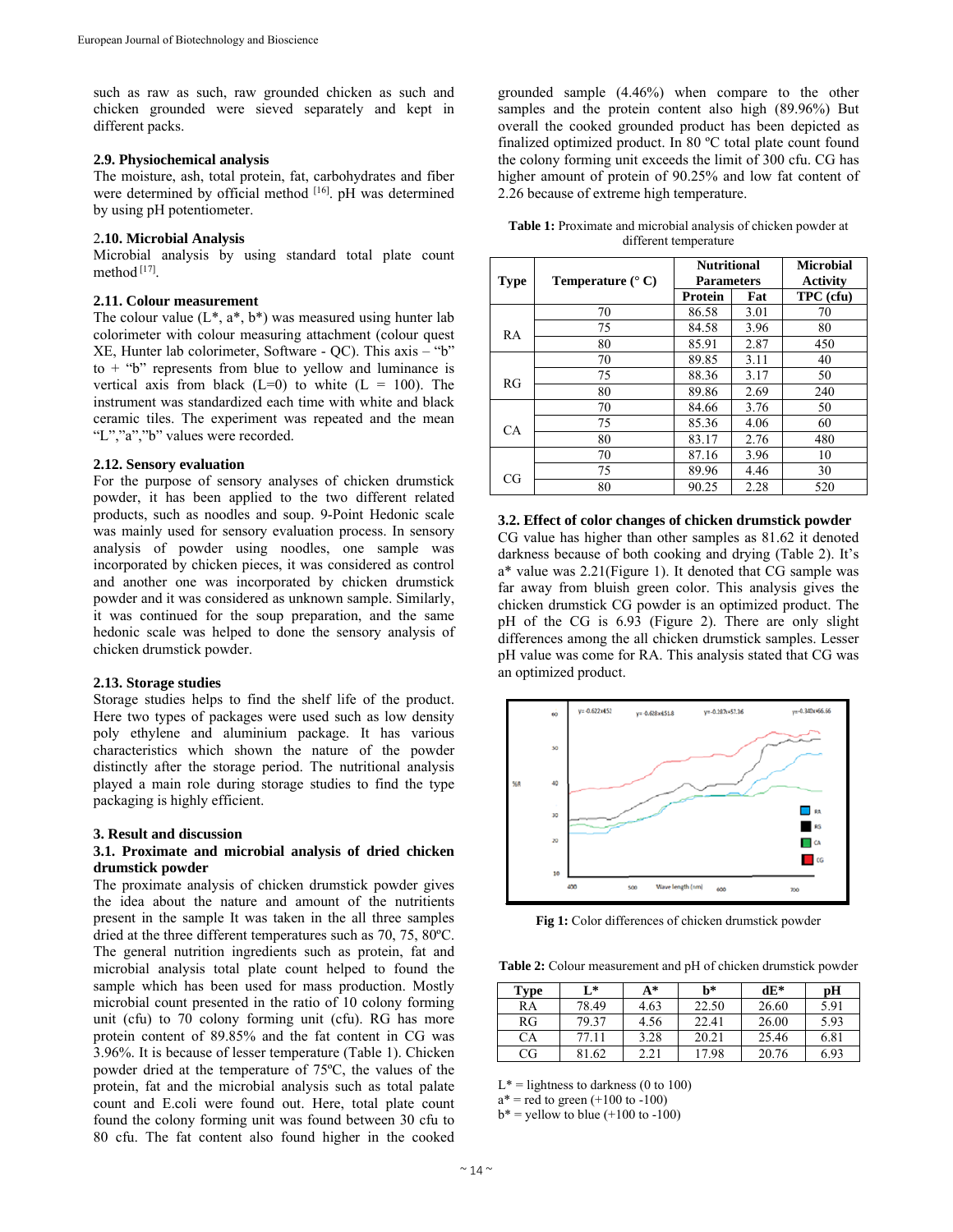

**Fig 2:** pH of chicken drumstick sample

# **3.3. Sensory analyses of optimized product**

There are two products were made by using optimized chicken powder. The products such as noodles and soup. Noodles was prepared by using the plain noodles with the chicken powder and as well as the chicken meat. In both products, first one was considered as unknown sample and later one was considered as control sample. Chicken meat was incorporated into plain noodles and cooked as normal one and in another sample chicken powder has been applied to it. For soup, chicken pieces, carrot, onion was cooked in a large closed pot until bones falls out than, salt and pepper could be added on it. It similarly done at the preparation of chicken soup with the optimized product powder. The optimized chicken drumstick sample was used for the sensory analysis. Mostly, it was good in mouth feel and colour. The sample 1 consider as control one. It has well in taste and appearance when it compare to the sample 2 (Table 3).

|  |  |  | Table 3: Sensory analyses of optimized product in noodles and Soups |
|--|--|--|---------------------------------------------------------------------|
|--|--|--|---------------------------------------------------------------------|

|                          |                              | <b>Noodles</b>               | <b>Soup</b>                  |                              |  |
|--------------------------|------------------------------|------------------------------|------------------------------|------------------------------|--|
| <b>Parameters</b>        | Sample 1 (chicken<br>pieces) | Sample 2 (chicken<br>powder) | Sample 1 (chicken<br>pieces) | Sample 2 (chicken<br>powder) |  |
| Taste                    | 8.37                         | 8.00                         | 8.12                         | 8.39                         |  |
| Texture                  | 7.75                         | 8.09                         |                              |                              |  |
| Appearance               | 7.11                         | 7.91                         | 8.22                         | 7.80                         |  |
| Colour                   | 7.12                         | 8.13                         | 8.15                         | 8.19                         |  |
| Mouth feel               | 8.38                         | 8.08                         | 8.01                         | 8.30                         |  |
| Flavor                   | 8.09                         | 8.01                         | 8.11                         | 8.10                         |  |
| Overall<br>acceptability | 7.99                         | 8.05                         | 8.07                         | 8.10                         |  |

# **3.4. Storage studies**

Storage studies of the optimized chicken drumstick powder have been revealed under the two types of packages such as aluminum packaging and low density poly ethylene. It has been studied in the interval of 10 days. Nutritional tests helped to know the storage nature and shelf life study of the optimized chicken drumstick powder. The moisture content in the aluminum pack is higher compared to LDPE due to moisture absorbing capacity. Protein in LDPE was 84.39%, 84.93%, 84.99%, little bit higher than the sample in the aluminum pack at the 3 batch of days as  $5<sup>th</sup>$  and  $15<sup>th</sup>$  and  $25<sup>th</sup>$ respectively (Figure 3-5). It suggests that LDPE is far better than aluminum packaging (Table 4).

|  |  |  |  |  | Table: 4 Storage studies of optimized product at different days |  |  |  |  |
|--|--|--|--|--|-----------------------------------------------------------------|--|--|--|--|
|--|--|--|--|--|-----------------------------------------------------------------|--|--|--|--|

|                      | 5 <sup>th</sup> day |             | $15th$ dav      |             | $25th$ day      |             |
|----------------------|---------------------|-------------|-----------------|-------------|-----------------|-------------|
| <b>Parameters</b>    | <b>Aluminum</b>     | <b>LDPE</b> | <b>Aluminum</b> | <b>LDPE</b> | <b>Aluminum</b> | <b>LDPE</b> |
| Moisture $(\% )$     | 4.92                | 4.96        | 4.86            | 4.28        | 4.80            | 4.00        |
| Total ash $(\%)$     | 2.93                | 2.29        | 2.53            | 2.47        | 2.03            | 2.93        |
| Crude fiber (%)      | 0.00                | 0.002       | 0.002           | 0.001       | 0.003           | 0.001       |
| Fat $(\% )$          | 7.88                | 8.01        | 8.04            | 8.17        | 8.54            | 8.34        |
| Protein $(\% )$      | 83.60               | 84.39       | 83.73           | 84.93       | 83.93           | 84.99       |
| Carbohydrate $(\% )$ | 0.67                | .54         | 0.84            | 0.69        | 0.99            | 0.59        |







**Fig 3:** Storage studies of optimized product at 5<sup>th</sup> day **Fig 4:** Storage studies of optimized product at 15<sup>th</sup> day